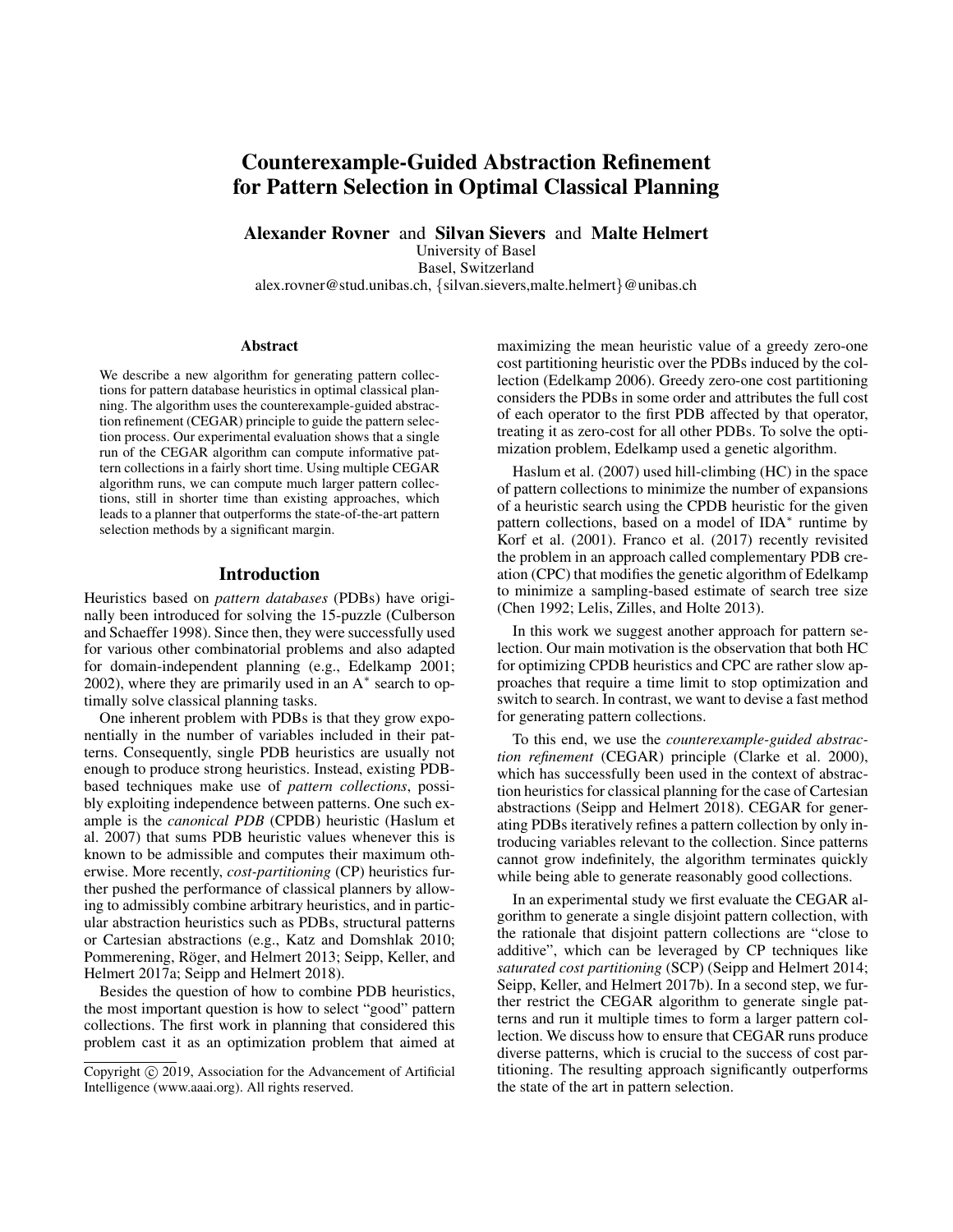## Background

**Classical planning.** We consider planning tasks with  $SAS^+$ style representations (Bäckström and Nebel 1995; Helmert 2009). A task is a 4-tuple  $\Pi = \langle V, O, s_0, s_* \rangle$ . V is a finite set of *variables* v, each with a finite *domain dom*(v). *Partial states* s are defined on a subset  $vars(s) \subseteq V$  of variables and map each  $v \in vars(s)$  to a value in its domain, written  $s[v]$ . If  $vars(s) = V$ , s is called a *state*. Partial states s and s' are *consistent* if  $s[v] = s'[v]$  for all  $v \in vars(s) \cap vars(s')$ . O is a finite set of *operators*  $o = \langle pre(o), eff(o), c(o) \rangle$ , where *pre*(o) and *eff*(o) are partial states called *precondition* and *effect*, and  $c(o) \in \mathbb{R}_0^+$  is called the *cost* of *o*.  $s_0$  is the *initial state* and  $s<sub>*</sub>$  is a partial state called the *goal*.

A planning task induces a transition system which has a transition from state s to state t labeled with o if o is *applicable* in s, i.e.,  $pre(o)$  and s are consistent, and t is the successor state of s and o, i.e.,  $t[v] = eff(o)$  for all  $v \in vars(eff(o))$ and  $t[v] = s[v]$  for all  $v \notin vars(eff(o))$ . The objective of classical planning is to find a *plan*, i.e., a sequence of operators  $\pi = \langle o_1, \ldots, o_n \rangle$ , where each  $o_i$  is successively applicable starting from  $s_0$  and which leads to a state consistent with  $s_{\star}$ . The cost of such a plan is  $\sum_{i=1}^{n} c(o_i)$ . We deal with *optimal* planning, where the objective is to find plans of minimal cost or to prove that no plan exists.

PDBs and Combination Techniques. To solve planning tasks optimally, we use the  $A^*$  algorithm (Hart, Nilsson, and Raphael 1968) with an *admissible heuristic*. A heuristic h maps states s to numerical estimates of  $h^*(s)$ , the optimal solution cost from s. A heuristic is admissible if  $\hat{h}(s) \leq h^{*}(s)$  and *perfect* if  $h(s) = h^{*}(s)$  for all states. We consider *abstraction heuristics* and in particular *pattern database (PDB)* heuristics. A PDB heuristic  $h^P$  is induced by a pattern  $P \subseteq V$  of the variables V of a planning task Π. It is defined as the perfect heuristic for  $\Pi|_P$ , which is the task  $\Pi$  projected onto P.  $\Pi|_P$  can be computed by removing all occurrences of variables  $v \notin P$  from Π.

To combine multiple patterns, we use two techniques. The first is the *canonical PDB (CPDB)* heuristic (Haslum et al. 2007), which is based on a simple sufficient, but not necessary *additivity* criterion for PDBs. Two PDBs P, Q are additive if there exist no variables  $v \in P$ ,  $w \in Q$  such that  $v, w \in vars(eff(o))$  for any operator *o*. The CPDB heuristic for a collection of patterns C sums the heuristic values of PDBs induced by patterns of maximal additive subsets of C and takes the maximum over the resulting values.

The second technique is *saturated cost partitioning* (SCP) (Seipp and Helmert 2013), which has been successfully used for Cartesian abstractions and PDB heuristics (Seipp, Keller, and Helmert 2017a). Like greedy zero-one cost partitioning, SCP greedily distributes the costs among the heuristics in a given order, but in a more intelligent way that avoids using up costs that do not contribute to the heuristic value.

#### Disjoint Pattern Collections with CEGAR

The first pattern generation algorithm we propose computes a disjoint pattern collection, i.e., a set of patterns where no two patterns in the set share a state variable. Disjoint collections are a compromise between single patterns (which of-

#### Algorithm 1 CEGAR for pattern collection generation.

Input: Planning task Π; subset of state variables *Blacklist* **Output:** Pattern collection C

- 1: function CEGAR(Π, *Blacklist*) 2:  $C \leftarrow \{\{v\} \mid v \in vars(s_{\star})\}$  // with  $s_{\star}$  the goal of  $\Pi$ 3: *Plans*  $\leftarrow$  {} // maps patterns to abstract plans 4: while  $\text{TIME}() < \text{MAXTIME}$  do 5: **for**  $P \in C$  s.t. *Plans* $[P]$  is undefined **do** 6:  $PlanS[P] \leftarrow \text{COMPUTEPLAN}(\Pi, P)$ 7: // COMPUTEPLAN exits early if no abstract plan exists 8: **Flaws**  $\leftarrow \{\langle P, v\rangle \mid P \in C,$
- $v \in$  FINDFLAWS( $\Pi$ , *Plans*[ $P$ ], *Blacklist*)} 9: // FINDFLAWS exits early if concrete plan found 10: **if**  $Flaws = \emptyset$  then 11: break 12:  $\langle C, Blacklist \rangle \leftarrow \text{REFINE}(C, Flaws, Blacklist)$ 13: return C

|     | Algorithm 2 REFINE of CEGAR.                                           |  |  |  |  |  |  |  |
|-----|------------------------------------------------------------------------|--|--|--|--|--|--|--|
|     | 1: function $REFINE(C, Flaws, Blacklist)$                              |  |  |  |  |  |  |  |
| 2:  | $\langle P, v \rangle \leftarrow$ SELECTFLAWUNIFORMLY ( <i>Flaws</i> ) |  |  |  |  |  |  |  |
| 3:  | if $v \in P'$ for some $P' \in C$ with $P' \neq P$ then                |  |  |  |  |  |  |  |
| 4:  | $C' \leftarrow (C \setminus \{P, P'\}) \cup \{P \cup P'\}$             |  |  |  |  |  |  |  |
| 5:  | else                                                                   |  |  |  |  |  |  |  |
| 6:  | $C' \leftarrow (C \setminus \{P\}) \cup \{P \cup \{v\}\}\$             |  |  |  |  |  |  |  |
| 7:  | if RESPECTSSIZELIMITS $(C')$ then                                      |  |  |  |  |  |  |  |
| 8:  | return $\langle C', Blacklist \rangle$                                 |  |  |  |  |  |  |  |
| 9:  | else                                                                   |  |  |  |  |  |  |  |
| 10: | <b>return</b> $\langle C, Blacklist \cup \{v\} \rangle$                |  |  |  |  |  |  |  |
|     |                                                                        |  |  |  |  |  |  |  |

ten do not lead to good heuristics) and arbitrary collections (which form a much more complex space to search in).

We follow the CEGAR principle to guide pattern selection. Algorithm 1 shows pseudo-code for the main procedure, which receives two arguments: the planning task Π and a set of "blacklisted" state variables *Blacklist*. For now, assume that the empty set is passed into *Blacklist*. We will consider variations in the following section.

The algorithm keeps track of the current (disjoint) pattern collection  $C$ , which is initialized to a set of singleton patterns, one for each goal variable of  $\Pi$  (line 2), as in the HC algorithm by Haslum et al. (2007). Variable *Plans* keeps track of an *optimal abstract plan* for each pattern P in the collection. Note that we only compute *one* abstract plan for each pattern throughout the algorithm (lines 5–7).

In each iteration of the main loop, we look for *flaws* of the abstract plans, i.e., reasons why the abstract plans for the patterns in  $C$  do not solve  $\Pi$ . Flaws are computed separately for each pattern in  $C$  (line 8). Each flaw is represented as a pair  $\langle P, v \rangle$  where  $P \in C$  is a pattern and  $v \notin P$  is a variable such that the absence of  $v$  from  $P$  causes a violation of a precondition or goal condition in the abstract plan for P. We then use these flaws to refine the pattern collection (line 12). The CEGAR loop continues until a time limit is reached (using parameter MAXTIME; line 4) or no more flaws exist.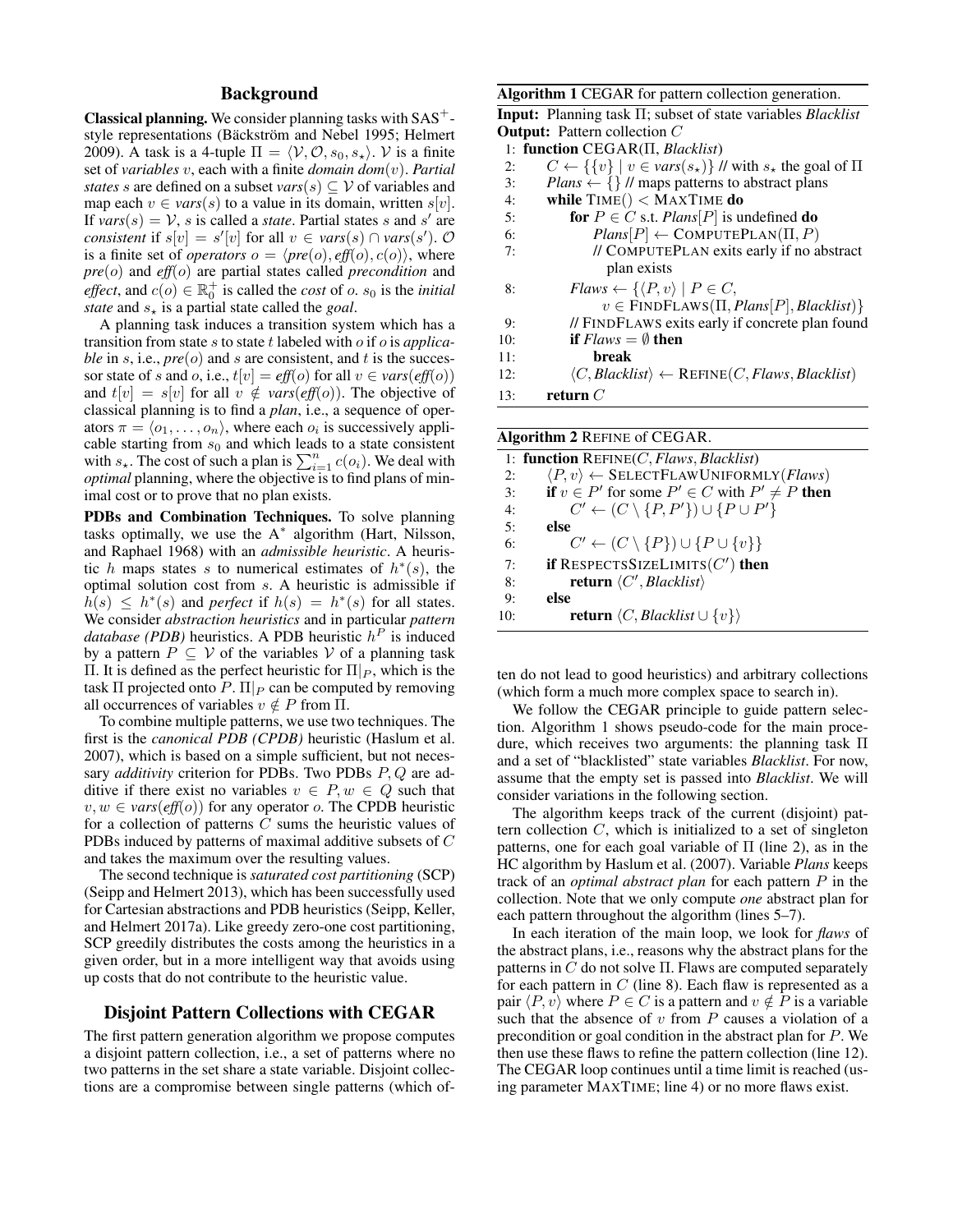Computing Abstract Plans. COMPUTEPLAN( $\Pi$ , P) operates the abstract planning task  $\Pi|_P$ . We refer to Rovner, Sievers, and Helmert (2019) for pseudo-code. The function first checks if  $\Pi|_P$  is solvable. If not, CEGAR terminates immediately because this proves that  $\Pi$  is also unsolvable. Otherwise, we compute an optimal abstract plan. We consider two kinds of abstract plans, with the choice between the two kinds controlled by an algorithm parameter.

The first kind is a *regular plan*, i.e., the usual form of plan for a planning task, represented as a sequence of operator labels. This is a highly committing form of abstract plan. Projections of planning tasks tend to have many parallel state transitions (multiple transitions between the same pair of states labeled by different operators), and at the abstract level there is no way to decide which of these is more likely to lead to a successful plan in the concrete state space.

Therefore, as an alternative kind of abstract plan we consider *wildcard plans*, where we commit to a single sequence of abstract states, but leave the choice of which exact operators to apply in each step open. Mathematically, we represent wildcard plans as a sequence of steps, where each step corresponds to one abstract state transition and is associated with all minimum-cost operators that induce this state transition. The operators within each step are represented as a sequence with uniformly random order. (The order matters for function FINDFLAWS, described below.)

Besides the form of abstract plan, an important decision is *which* abstract plan to compute because there are often many different optimal abstract plans to choose from, even with the less committing wildcard plans. To compute an optimal abstract plan, we first compute the perfect heuristic for the projection (i.e., the pattern database for  $P$ ), which will be needed anyway. We then extract a plan by performing the equivalent of an  $A^*$  search in the abstract space that considers the successors of every state in uniformly random order and breaks ties when expanding nodes in favor of low  $h^*$ values primarily and using FIFO secondarily.

With a perfect heuristic, this can be implemented efficiently as an enforced hill-climbing search (Hoffmann and Nebel 2001) using  $h^*$  as the heuristic and pruning all states whose f-value does not equal  $h^*(s_0)$ . To faithfully capture A<sup>\*</sup> tie-breaking, we make one minor modification to the enforced hill-climbing algorithm: when expanding a state with an improving successor, we pick a *best* improving successor (uniformly randomly from all best improving successors) rather than the first improving successor. In planning tasks without zero-cost operators, this can be simplified further, as the breadth-first aspect of enforced hill-climbing is never needed: every non-goal state has an improving successor.

Finding Flaws. Function FINDFLAWS(Π, π, *Blacklist*) attempts to execute the abstract plan  $\pi$  (regular or wildcard) in the concrete planning task  $\Pi$  and returns the (possibly empty) set of flaws which prevented executing  $\pi$ . In this context, a flaw is a state variable  $v$  of  $\Pi$ . We only discuss wildcard plans: regular plans can be viewed as a special case where every plan step consists of one operator. We again refer to Rovner, Sievers, and Helmert (2019) for pseudo-code.

The third input besides the planning task and abstract plan is a set of "blacklisted" state variables. Flaws involving blacklisted state variables are ignored. The main idea behind blacklists is to allow the CEGAR process to continue when space limitations prevent addressing certain flaws, but they can also be used for diversification of the generated patterns. More on both uses of blacklists below.

We attempt to execute  $\pi$  using a simple greedy approach. A wildcard plan step (= sequence of operators) is applicable in state s of  $\Pi$  if any of its operators is applicable in s, where preconditions on blacklisted variables are ignored. Applying the plan step means applying the first such applicable operator in  $s$ , leading to the successor state  $s'$ . We execute the plan steps in  $\pi$  in sequence until we hit an inapplicable plan step or until all plan steps have been applied. In the former case, we collect all non-blacklisted variables in the failing plan step with violated preconditions and return these as the flaws responsible for the failure of  $\pi$ . In the latter case, the flaws are all non-blacklisted variables of Π with violated goal conditions after executing  $\pi$ . If all goal conditions are satisfied,  $\pi$  executed successfully. In this case we check if it would also execute successfully with no blacklisted variables. If yes,  $\pi$  represents an optimal solution to  $\Pi$ , and we exit without returning to the CEGAR loop. If no, we return the empty set of flaws but continue the CEGAR loop. (Other flaws may exist for other patterns in the collection.)

We remark that less greedy approaches are possible: we might backtrack over the choice points in executing a wildcard plan, or we might consider multiple abstract plans. However, this is computationally much more challenging. In particular, it is easy to see that it is NP-complete to test if a given wildcard plan has an executable instantiation and PSPACE-complete to test if there exists an optimal abstract plan that is also a concrete plan.

Repairing a Flaw. The final ingredient of the CEGAR algorithm is function REFINE(C, *Flaws*, *Blacklist*), shown in Algorithm 2. Its task it is to address one of the identified flaws, which is selected uniformly randomly (line 2).

Recall that a flaw in this context is a pair  $\langle P, v \rangle$  such that the plan for  $P$  could not be executed because of a violation of a (pre- or goal) condition on variable  $v \notin P$ . Such a flaw can be addressed by adding  $v$  to  $P$  (line 6). However, if  $v$ is already present in some other pattern  $P' \in C$ , we cannot add it to  $P$  directly without violating the disjointness of  $C$ . Therefore, in this case the suggested repair is to merge  $P$ and  $P'$  into a single pattern (line 4).

In either case, the suggested repair might be impossible because the resulting pattern collection would exhaust memory limits. We enforce a maximal number of abstract states for each individual PDB and a maximal number of abstract states across all pattern databases. If the new collection would violate either limit, we abstain from updating C and instead eliminate the flaw by adding  $v$  to the blacklist.

Runtime Analysis. It is easy to see that, even without time and memory limits, the CEGAR loop would eventually terminate because each iteration replaces some pattern in  $C$  by a larger pattern or adds a variable to the blacklist.

Formally, define the *potential* of pattern collection C and blacklist *B* as  $pot(C, B) = \sum_{P \in C} |P| - |C| + |B|$ , i.e., the total number of variables in all patterns minus the num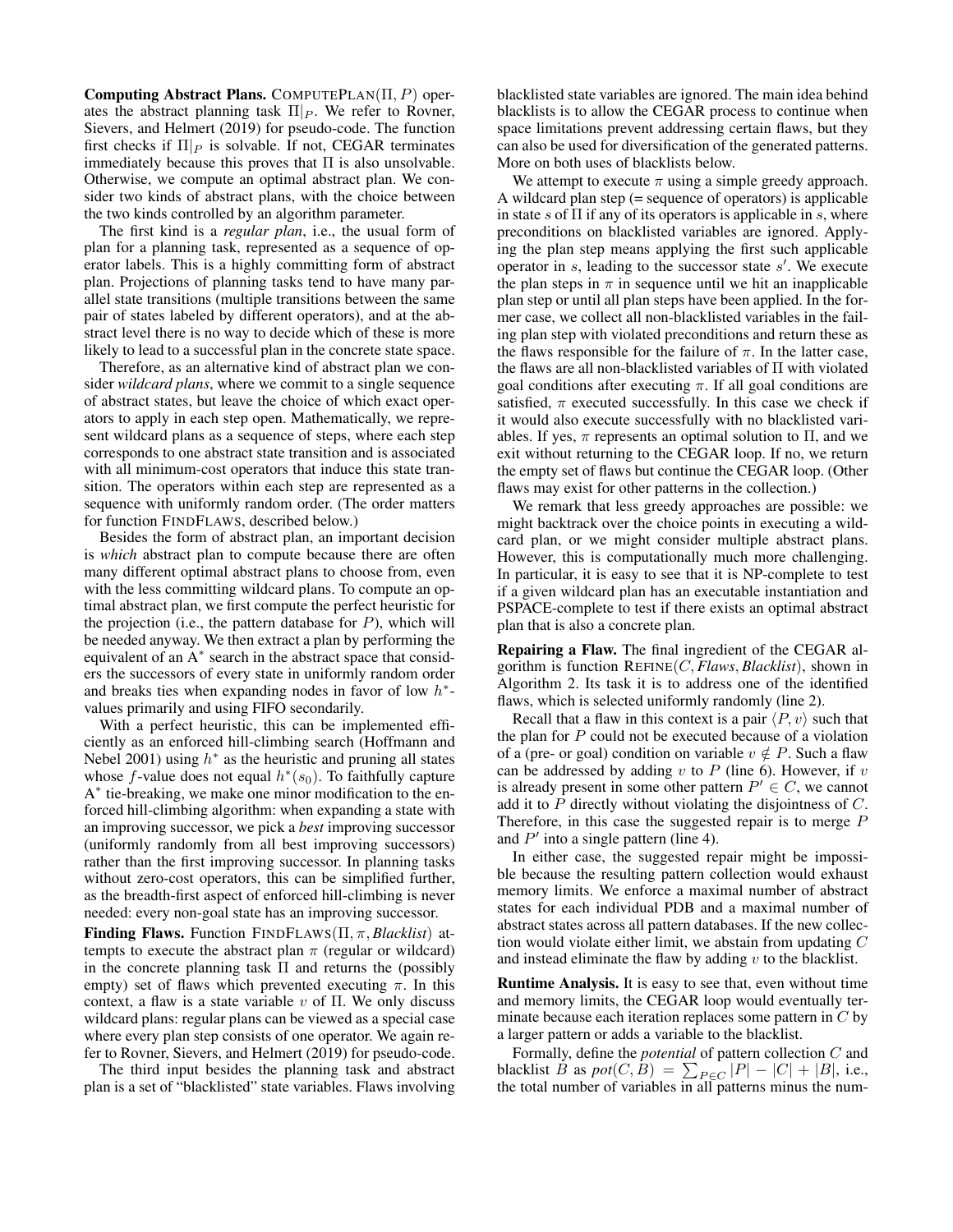ber of patterns plus the number of blacklisted variables. At the beginning of the algorithm with all-singleton patterns, we have  $pot(C, B) = |B| \geq 0$ , and at all times we have  $pot(C) \leq 2|\mathcal{V}| - 1$ , with the maximum reached if all variables are present in the collection, there is only a single pattern, and all variables are blacklisted. Each iteration of the loop increases the potential by 1 (by adding a variable to one of the patterns, thus increasing  $\sum_{P \in C} |P|$ , by merging two patterns, thus decreasing  $|C|$ , or by adding a variable to the blacklist, thus increasing  $|B|$ ). Therefore, the total number of loop iterations is bounded by  $2|\mathcal{V}| - 1$ .

We abstain from giving precise runtime bounds for each of the individual operations within the CEGAR loop because this would require more implementation details. Even so, it is clear that all operations can be implemented in time that is polynomial in the representation size of  $\Pi$  and the bound on the total number of abstract states.

## Multiple CEGAR Runs

A single disjoint pattern collection often does not lead to a strong heuristic. We therefore also consider running the CEGAR algorithm multiple times, combining all generated patterns into an overall (usually non-disjoint) collection. Rovner, Sievers, and Helmert (2019) shows pseudo-code.

Let  $\Pi = \langle V, O, s_0, s_* \rangle$  be the input task. With multiple CEGAR runs, there is no need for a single run to compute multiple patterns. Indeed, it may be desirable for each run to produce a single pattern, so that it can complete as quickly as possible and in particular avoid the costly merging of patterns. Therefore, we perform each CEGAR run on a modified task derived from  $\Pi$  by restricting the goal to a single variable. (This task behaves exactly like Π, but has a larger set of goal states.) The only modification of the CEGAR algorithm necessary is that we can no longer exit the planning algorithm completely when CEGAR finds a solution for its planning task (the "early exit" in FINDFLAWS) because that solution might not solve the original planning task.

The overall algorithm works as follows. We compute a random permutation of the goal variables, over which we iterate indefinitely in cyclic order until a time limit is reached. Each iteration applies CEGAR to Π restricted to the current goal and adds the resulting pattern to the overall collection of patterns. (Note that CEGAR always returns a single pattern on a single-goal task.) Despite the randomness in the CE-GAR algorithm, with many CEGAR runs we may of course produce the same pattern multiple times. Therefore, we allow setting a *stagnation* time limit: if no new pattern is added to the collection for a certain time, the algorithm terminates.

For further diversification of patterns, we also consider algorithm variants where the calls to CEGAR pass in a random blacklist. Let  $V' = V \setminus vars(s_*)$ . If *random blacklisting* is enabled, in each CEGAR run we select a number  $K \in \{0, \ldots, |\mathcal{V}| - 1\}$  uniformly randomly and then select a blacklist of K state variables, chosen uniformly randomly from V'. (If  $K > |V'|$ , we select all variables in V'.)

We consider two algorithm variants with blacklisting. In both variants, blacklisting is initially disabled. In the first variant, it is enabled after a given amount of time. In the

second, it is enabled when the stagnation limit triggers, i.e., at the point when stagnation would normally terminate the algorithm. In this setting, we reset the stagnation timer when blacklisting is enabled and terminate the algorithm when stagnation triggers a second time.

#### Experiments

We implemented both CEGAR algorithms in Fast Downward (Helmert 2006). We limited pattern construction time to 100s and the number of states to 1M for individual PDBs and 10M for all PDBs.

We include a simple randomized baseline for the CEGAR algorithm, which we call (single) *randomized causal graph* (sRCG). It computes a single pattern by performing a random walk on the causal graph, starting from a random goal variable, and adding each variable visited by the walk. Since the CEGAR algorithm only ever adds variables to a pattern that are connected to the existing pattern in the causal graph, sRCG can be viewed as a "blind" variant of the CEGAR algorithm not guided by flaws. Analogously to how the multiple CEGAR algorithm works, *mRCG* repeatedly runs sRCG to compute a pattern and thus serves as a blind variant of the multiple CEGAR algorithm. As a state-of-the-art approach for computing a single pattern, we also implemented the Gamer (G) algorithm (Kissmann and Edelkamp 2011) to compute a PDB with at most 10M states (time limit 900s).

As state-of-the-art pattern collection generation techniques, we consider the following three variants: the systematic generation of patterns (Pommerening, Röger, and Helmert 2013) up to size 2 (SYS), the HC algorithm as implemented in Fast Downward (Sievers, Ortlieb, and Helmert 2012), and the CPC algorithm. We run both HC and CPC with a  $100s$  time limit like our method, and also with a 900s time limit which is commonly used in the literature (for CPC, the resulting configuration is identical to CPC-E in the work of Franco et al., 2017), indicated by appending 1 or 9 to the algorithm name.

We evaluate all techniques (except the single PDBs sRCG and G) using the CPDB heuristic and the SCP heuristic, the latter using general costs and greedy computation of hybridoptimized orders for 200s as in the work by Seipp (2017). All planners are run on all benchmarks from the optimal tracks of all IPCs, a set consisting of 1827 tasks across 65 domains. Each run is limited to 1800s and 3.5 GiB. Experiments were run on Intel Xeon Silver 4114 CPUs, using Downward Lab (Seipp et al. 2017). All randomized algorithms were run 10 times, and the reported results are averages over these 10 runs. For all results reported below, the technical report (Rovner, Sievers, and Helmert 2019) contains additional per-domain results. $<sup>1</sup>$ </sup>

#### Disjoint Pattern Collections

We first evaluate the basic CEGAR algorithm (Algorithm 1) to generate a disjoint pattern collection, comparing using a regular plan (regP) vs. computing wildcard plans (wcP).

 $1$ Implementation: https://doi.org/10.5281/zenodo.2628703. dataset: https://doi.org/10.5281/zenodo.2628693, benchmarks: https://doi.org/10.5281/zenodo.2616479.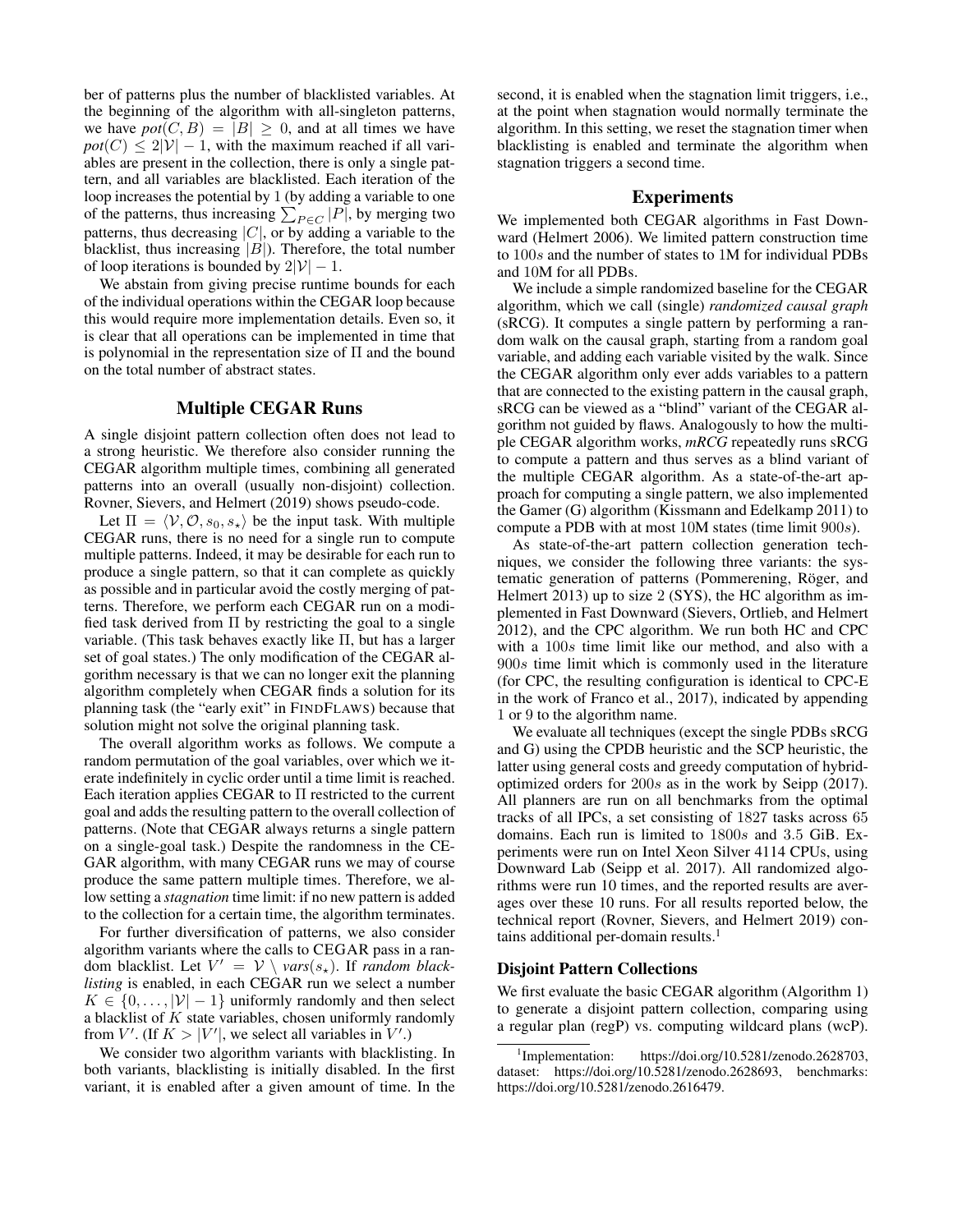|                                                                                                                          |  |  | regP wcP SYS HC1 CPC1 HC9 CPC9 sRCG G |  |  |
|--------------------------------------------------------------------------------------------------------------------------|--|--|---------------------------------------|--|--|
| m Coverage 854.7 853.8 769 935.5 951.7 953.4 975.7 758.8 839<br>C. time 0.35 0.27 0.06 1.77 103.56 2.38 910.65 0.07 5.49 |  |  |                                       |  |  |
| Coverage 943.7 946.6 981 946.4 1033.5 965.4 1021.1<br>C. time 0.63 0.48 0.05 3.05 103.82 4.97 876.21                     |  |  |                                       |  |  |

Table 1: Coverage (sum) and construction time (geometric mean for tasks where all algorithms completed construction) of the single CEGAR algorithm (first two columns), SYS, HC, and CPC, with the CPDB (top) and SCP (bottom) heuristics, and sRCG and G (single PDB heuristic).

Table 1 shows aggregated coverage and runtime to construct pattern collections (excluding time to compute the SCP heuristic).

Considering coverage first, we observe that both of our methods are clearly better than the pattern computed by the simple randomized baseline (sRCG) and by Gamer. Using the more powerful wildcard plans is slightly better with the SCP heuristic but not with the CPDB heuristic. Comparing the heuristics more generally, it is clear that SCP is stronger than CPDBs in exploiting the same collection of PDBs, however the impact is different for different pattern selection methods. HC, which optimizes its collection for CPDBs, profits the least. With CPC, the improvement is large in particular when using a 100s limit, presumably because the collections generated by CPC grow too large when using a 900s limit. CEGAR profits even more from using the SCP heuristic, increasing coverage by 89 and 92.8. The best improvement from changing the heuristic is obtained with the SYS method, which is, however, mainly due to the fact that it performs very poorly (close to the randomized baseline) with the CPDB heuristic.

Compared to SYS, HC and CPC, the single CEGAR algorithm lags behind in coverage, but it constructs the pattern collection much faster than HC and CPC, though not faster than SYS. On average, CEGAR only reaches the 100s construction time limit on 7.25 tasks and solves 162.35 tasks during pattern construction.

#### Multiple CEGAR Runs

We now evaluate the multiple CEGAR algorithm. We again compare regular against wildcard plans (regP, wcP) and evaluate using the vanilla algorithm (v), terminating after stagnation for 20s (s), using blacklisting after 75s (b), and the combination of both, i.e., using blacklisting after the first stagnation (sb). We restrict the evaluation to the stronger SCP heuristic and use the best settings for HC (900s) and CPC (100s).

Table 2 shows a domain comparison in terms of coverage and includes aggregated coverage and construction time in the two rightmost columns. Comparing our different methods, we observe that stagnation (s) only slightly helps in terms of coverage, but greatly reduces construction time. Blacklisting (b), on the other hand, increases coverage, so the intended diversification works as expected. Combining both (sb) results in the best performance. Comparing reg-

|              |                  | regP |       |             | wcP                  |                          |       | mRCG SYS HC9 CPC1 |               |    |    | total                    | c. t. |           |        |
|--------------|------------------|------|-------|-------------|----------------------|--------------------------|-------|-------------------|---------------|----|----|--------------------------|-------|-----------|--------|
|              |                  | V    | s     | b           | sb                   | V                        | s     | b                 | -sb           |    |    |                          |       |           |        |
|              | V                |      | 4     | 6           | 6                    | -11                      | -11   | 12                | -11           | 28 | 24 | 24                       |       | 24 1055.1 | 46.32  |
|              | S                | 4    |       | 9           | 7                    | -10                      | 9     | 12                | -11           | 28 | 24 | 24                       | 24    | 1054.9    | 28.98  |
| ${\rm regP}$ | b                |      | 15 14 |             |                      | 2 19 19                  |       | -11               | 10            | 34 | 24 | 30                       | 27    | 1080.1    | 46.34  |
|              | sb               |      | 16 15 | 6           |                      | $-2019$                  |       | 13                | 11            | 34 | 24 | 30                       | 27    | 1081.1    | 37.43  |
|              | $\mathbf{V}$     |      | 18 17 | -18         | -16                  | $\overline{\phantom{a}}$ | 3     | 7                 | 7             | 27 | 22 | 25                       |       | 24 1063.2 | 51.81  |
|              | S                |      |       | 17 16 18 17 |                      | 2                        |       | $\overline{7}$    | 8             | 27 | 22 | 25                       |       | 25 1063.7 | 29.20  |
| wcP          | h                |      |       |             | 24 24 18 16 17 17    |                          |       |                   | $\mathcal{R}$ | 33 | 22 | 31                       |       | 28 1085.0 | 51.80  |
|              | sb               |      |       |             | 25 25 18 17 18 17    |                          |       | 6                 |               | 33 | 22 | 31                       |       | 28 1087.2 | 39.65  |
|              | mRCG             | 18   |       | 18 14       | 14 18                |                          | -18   | 12                | -12           |    | 17 | 22                       | 14    | 1018.7    | 10.07  |
|              | <b>SYS</b>       |      | 20 20 | -19         | 19                   |                          | 20 20 | 18                | 18            | 26 |    | 15                       | 20    | 981       | 0.05   |
|              | HC <sub>9</sub>  |      |       |             | 21 20 15 15 19       |                          | 19    | 13                | -13           | 26 | 17 | $\overline{\phantom{0}}$ | 17    | 965.4     | 5.00   |
|              | CPC <sub>1</sub> |      |       |             | 26 26 23 23 23 23 20 |                          |       |                   | 20            | 32 | 23 | 28                       |       | 1033.5    | 103.85 |

Table 2: Domain comparison in terms of coverage of the multiple CEGAR algorithm (8 variants), mRCG, SYS, HC, and CPC with the SCP heuristic. An entry in row  $x$  and column  $y$  denotes the number of domains in which  $x$  solves more tasks than y. It is bold if  $(x, y) \ge (y, x)$ . The two rightmost columns show total coverage and pattern collection construction time (c. t.) of the algorithm in the row.

ular vs. wildcard plans, there is clear preference for wildcard plans, which compare favorably on a per-domain basis against the regular plan variant.

Compared against the previous results of using a single CEGAR algorithm run with the SCP heuristic, shown in Table 1, coverage is increased dramatically from the previous best value of 946.60 to 1087.2 (wcP+sb). This comes at the cost of an increased construction time, which is, however, still much lower than that of CPC. Furthermore, in terms of coverage, all of our methods outperforms the previous stateof-the-art pattern generation techniques, and our best configuration (wcP+sb) solves 53.7 tasks more than the previous best method CPC.

## Comparison Against State of the Art

Finally, we also compare against two related state-of-the-art planners. The first is CPC with symbolic PDBs (CPC-S-P of Franco et al., 2017). The second is  $h_{\text{hybrid-opt}}^{\text{SCP}}$  (Seipp, Keller, and Helmert 2017a), a planner using the same SCP heuristic as in this work, but computed over PDBs generated through HC and SYS and Cartesian abstractions generated with a CEGAR approach. As a modification of this planner, we include our best approach (multiple CEGAR, wcP+sb) to its set of sources for computing abstractions. We remark that CPC-S-P corresponds to Complementary2 (Franco, Lelis, and Barley 2018), the runner-up of IPC 2018, and  $h^{\text{SCP}}_{\text{hybrid-opt}}$ corresponds to Scorpion (Seipp 2018), the planner from IPC 2018 performing best the largest number of domains, except that both IPC planners additionally use the  $h^2$ -based preprocessor by Alcázar and Torralba (2015).

Table 3 shows aggregated coverage. Our best planner outperforms the symbolic variant of CPC, which benefits from much larger PDBs due to their succinct symbolic representation. We thus believe that our techniques could be useful